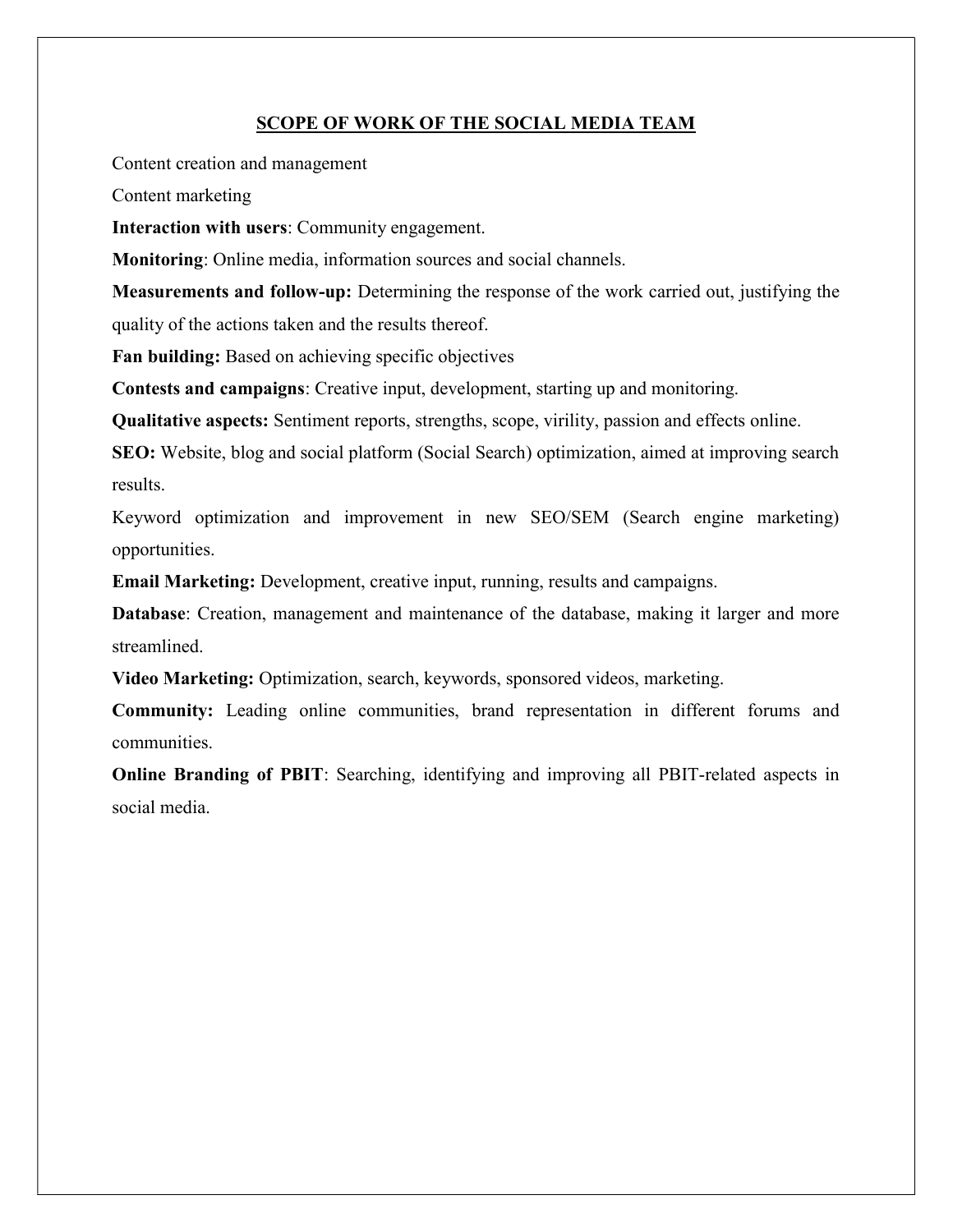## TERMS OF REFERENCES (TORs)FOR HIRING A SOCIAL MEDIA MANAGEMENT COMPANY (SMMC) BY THE PUNJAB BOARD OF INVESTMENT AND TRADE (PBIT)

Terms of References to invite suitable, registered and experienced Social Media Management Company (SMMC) through a competitive process, to support the smooth implementation of social media coverage of Punjab Board of Investment and Trade (PBIT).

The services of the Social Media Management Company for the Punjab Board of Investment and Tradewill be rendered in close cooperation and may include, but are not limited to providing the followings:

### SPECIFIC RESPONSIBILITIES

The role and responsibilities of the Social Media Management Company (SMMC) are expected to cover the following items:

- Assist with the projection of all productive activities of the Punjab Board of Investment and Trade (PBIT).
- To provide creative services (from time to time) for social media forums including Face book, Twitter, Instagram, You-Tube and LinkedIn) for marketing campaign of PBIT.
- Gathers data for uploading on social mediaforums (Facebook, Twitter, Instagram, You-Tube and LinkedIn) - in close cooperation with PBIT
- Provides support for all associated marketing activities related to PBIT
- Provide live coverage of the activities of PBIT on social media forums mentioned above.
- Ensure maximum coverage on relevant social media forums(mentioned above) after approval from PBIT.
- Establish liaison with PBIT marketing staff of at least one (1) designated professional; so that all the TORs of the segment are planned, communicated and approved simultaneously and promptly
- Any other relevant ad hoc coverage assigned by PBIT
- Buying media on Facebook and other social media platforms.
- Ensuring Search Engine Optimization (SEO) and a uniform presence across multiple social media forums (Facebook, Twitter, Instagram, You-Tube and LinkedIn).
- Posting content on social media creatively in close cooperation with PBIT.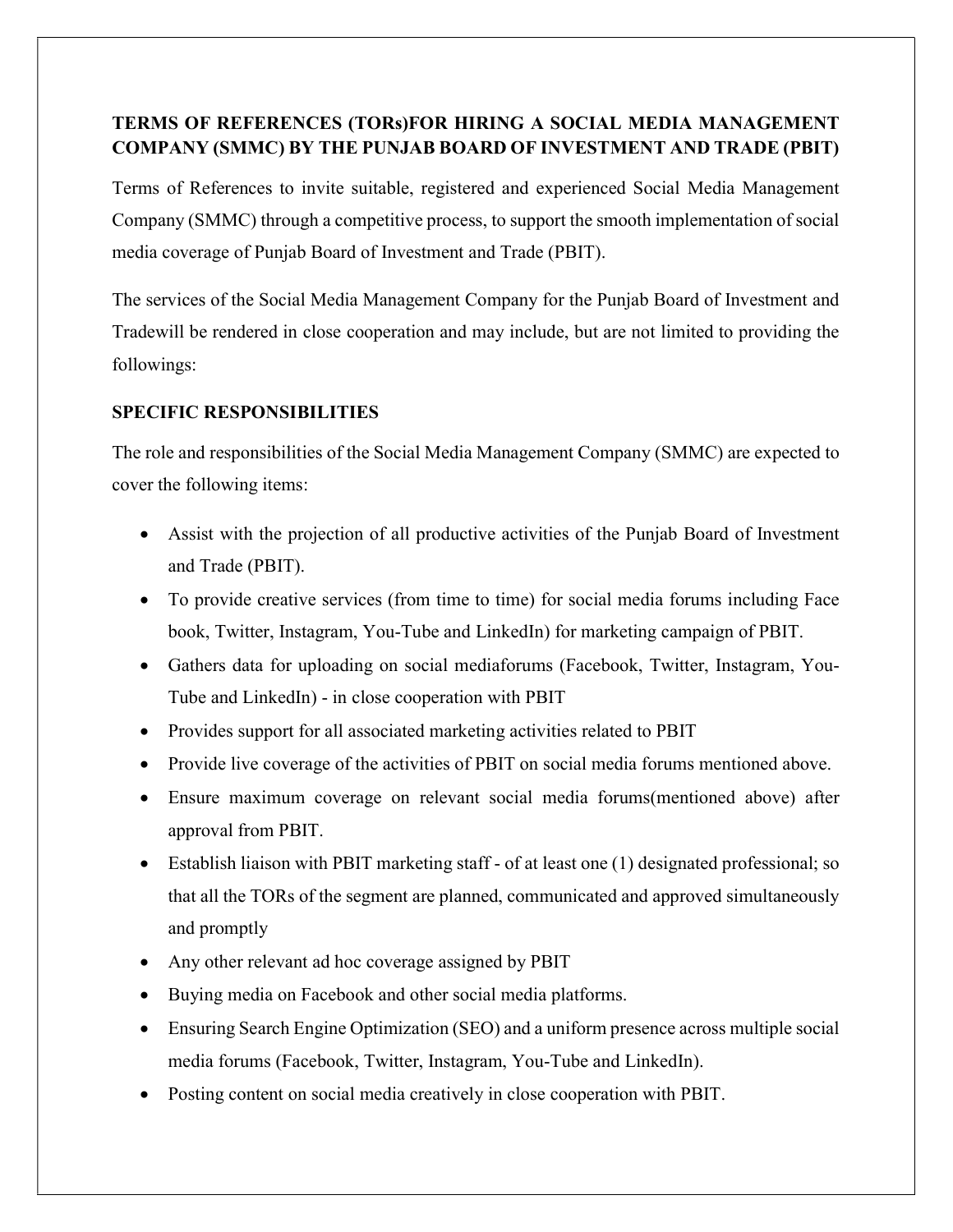#### QUALITY CONTROL FOR THE SERVICES

- Quality of the services provided on a regular and continual basis will be ensured by PBIT. These procedures shall include a self-inspection system covering all the services to be performed in the Contract, and shall include a method for monitoring, identifying and correcting deficiencies in the quality of service furnished to PBIT.
- PBIT shall be notified of any deficiencies found and corrective action shall immediately be taken.
- PBIT reserves the right to conduct their own quality control surveys to ensure the adequacy of the services
- The personnel assigned to handle PBIT's social media tasks shall have a strong management and social media experience and shall constantly be trained to be kept up to date.